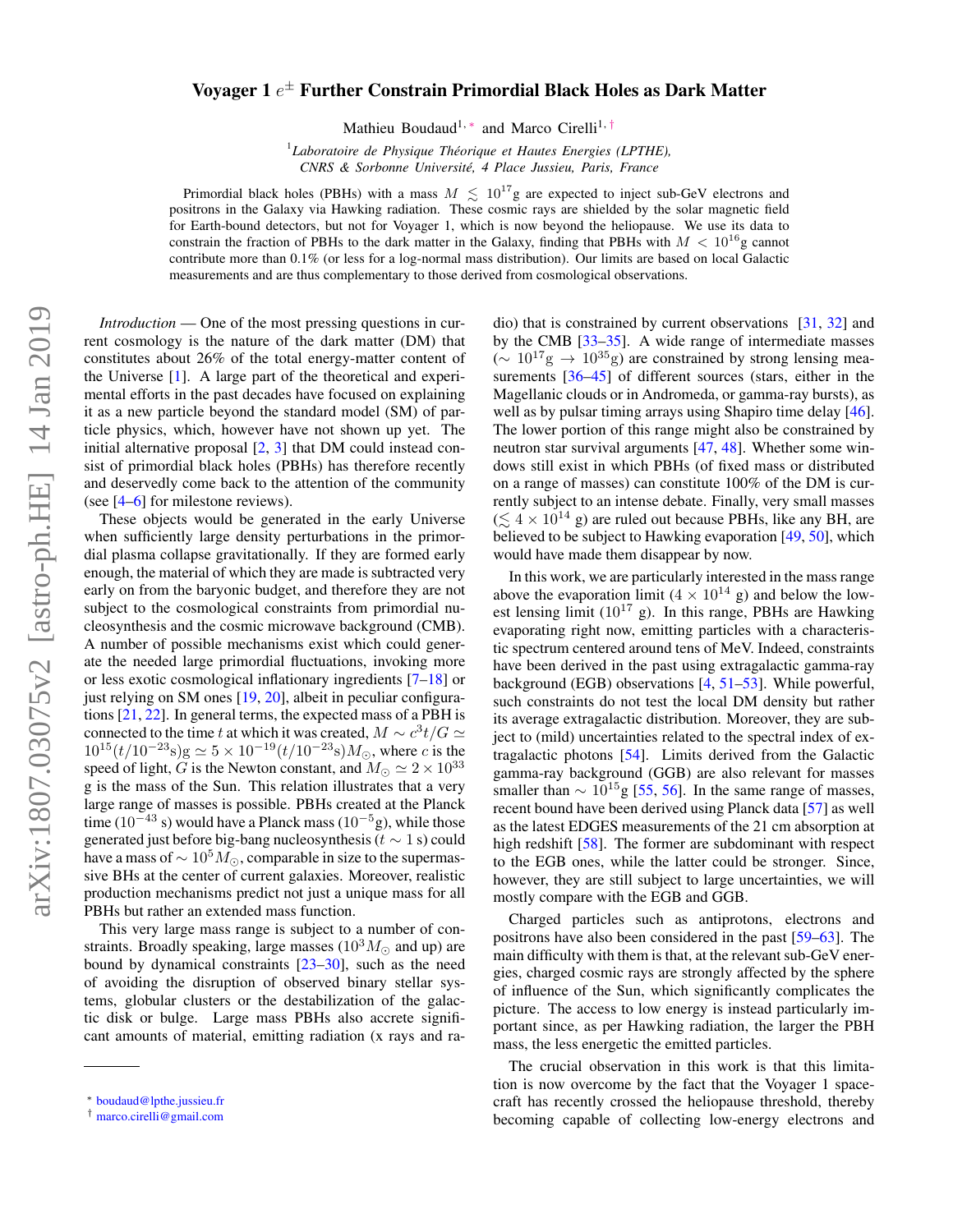positrons [\[64,](#page-5-10) [65\]](#page-5-11), possibly emitted by the evaporating PBHs. This will allow us to impose novel constraints, which, in contrast to the gamma-ray ones, are based on local measurements. In addition, we will consider the data collected by AMS-02 [\[66\]](#page-5-12). These cover a higher energy range, starting at about 0.5 GeV. They will therefore be relevant for models where the  $e^{\pm}$  are significantly accelerated during the propagation process.

The rest of this Letter is organized as follows. We first review the production of  $e^{\pm}$  from PBH evaporation and their propagation in the local Galactic environment. Then, we derive the constraints comparing with the experimental data, both for a unique PBH mass and for a mass distribution. We also compare with existing constraints. We finally briefly discuss the results and conclude.

*Methodology* — A BH with mass M has a temperature [\[49,](#page-4-22) [50\]](#page-5-0)

$$
T = \frac{1}{8\pi GM} \simeq 1.06 \left(\frac{10^{13} \,\mathrm{g}}{M}\right) \,\mathrm{GeV},\tag{1}
$$

with  $\hbar = c = k_B = 1$ . BHs lose mass radiating particles at a rate

$$
\frac{dM}{dt} = -5.34 \times 10^{25} f(M) \left(\frac{\text{g}}{M}\right)^2 \text{g/s},\tag{2}
$$

where  $f(M)$  is the number of emitted particle species normalized to unity for  $M \gg 10^{17}$  g. The spectrum of emitted  $e^{\pm}$ is

$$
\frac{dN_e}{dt dE} = \frac{\Gamma_e}{2\pi} \left[ \exp\left(\frac{E}{T}\right) + 1 \right]^{-1},\tag{3}
$$

where  $\Gamma_e$  is the electron absorption probability, which, in the geometric optics limit (high energy), reads  $\Gamma_e \simeq$  $27G^2M^2E^2$  [\[67\]](#page-5-13). Assuming that PBHs constitute all of the DM, the number of electrons injected at the position  $\vec{x}$  in the Galaxy per unit of time, energy and volume is

$$
Q(E,\vec{x}) = \frac{\rho(\vec{x})}{\rho_{\odot}} \int_{M_{\rm inf}}^{+\infty} dM \frac{g(M)}{M} \frac{dN_e}{dt dE},
$$
 (4)

where  $\rho(\vec{x})$  is the DM density and  $g(M)$  $MdN_{\text{PBH}}/dMdV$  is the mass distribution of PBHs normalized to  $\rho_{\odot}$ . We consider two spherically symmetric DM halos: a Navarro-Frenk-White (NFW) [\[68\]](#page-5-14) halo scaling like  $1/r$  in the center of the Galaxy and a cored halo featuring a constant density at small galactocentric radii. We use the kinematically constrained parameters provided in Table 6 of Ref. [\[69\]](#page-5-15), where the DM density at the Sun position  $R_{\odot} \simeq 8.2$  kpc is  $\rho_{\odot} \simeq 0.4$  GeV/cm<sup>3</sup>, and, for the cored profile, the core radius is 7.7 kpc.

The transport of cosmic rays (CRs)  $e^{\pm}$  in the Galaxy is described by a phenomenological diffusion model [\[70–](#page-5-16)[75\]](#page-5-17) with a rigidity ( $\mathcal{R}$ ) -dependent diffusion coefficient  $K(\mathcal{R}) =$  $K_0 \beta \, (\mathcal{R}/\text{GV})^{\delta}$ . CR  $e^{\pm}$  lose energy through synchrotron emission and inverse Compton scattering on the interstellar radiation field as well as interacting with the gas of the interstellar medium (ISM) (ionization, Coulomb interaction and bremsstrahlung). They also undergo convection because of the galactic wind (leading to additional energy losses because of adiabatic expansion) and diffusive reacceleration induced by the Alfvén waves propagating in the interstellar plasma. The velocity of the galactic wind is assumed to be constant in modulus,  $\vec{V}_c = \text{sgn}(z) V_c \vec{e}_z$ , and the reacceleration is linked to the spatial diffusion through  $D(\mathcal{R}) \propto V_a^2/K_0(\mathcal{R})$ , the exact functional form depending on the propagation model adopted.

The galactic geometry is described by the two-zone diffusion model (disk and diffusive halo) with the galactic radius  $R = 20$  kpc and the vertical extension of the Galactic disk  $2h = 0.2$  kpc. The half-height L of the diffusive halo is of the order of a few kiloparsecs and is discussed further below. The transport equation is solved following the semianalytical method introduced in Ref. [\[76\]](#page-5-18) and extended for sub-10 GeV  $e^{\pm}$  while accounting for all propagation processes by the pinching method [\[77\]](#page-5-19).

The propagation parameters are determined from the data of secondary to primary CR ratio. We make use of two benchmark sets of parameters, dubbed hereafter models *A* and *B*. Model *A* is the model MAX of Refs. [\[76,](#page-5-18) [78\]](#page-5-20), where  $L = 15$ kpc,  $K_0 = 0.0765$  kpc<sup>2</sup>/Myr,  $\delta = 0.46$ ,  $V_a = 117.6$  km/s, and  $V_c = 5$  km/s, derived from HEAO-3 (High Energy Astrophysical Observatory) boron/carbon (B/C) data [\[79\]](#page-5-21). We checked in Ref. [\[77\]](#page-5-19) that these parameters are consistent with AMS-02  $e<sup>+</sup>$  data. For model *B*, we adopt the best fit parameters of Ref. [\[80\]](#page-5-22), which makes use of the new AMS-02 B/C data [\[81\]](#page-5-23) to update the propagation parameters: We use  $L = 15$  kpc,  $K_0 = 0.125 \text{ kpc}^2/\text{Myr}, \delta = 0.507, V_a = 0 \text{ km/s}, V_c = 1.3$ km/s,  $\mathcal{R}_b = 275$  GV,  $\Delta\delta = 0.157$ , and  $s = 0.074$ , where  $\mathcal{R}_b$ ,  $\Delta\delta$ , and s parametrize a break in the diffusion coefficient [\[82\]](#page-5-24). Reference [\[80\]](#page-5-22) determined only the ratio  $K_0/L$  but also obtained indications that  $L > 4.1$  kpc from the AMS-02  $e^+$  flux. Hence, we will vary  $L = 4.1 \rightarrow 20$  kpc for model *B*. Model *A* features a strong diffusive reacceleration, possibly required by the antiproton flux measured by AMS-02 [\[80\]](#page-5-22), while there is none in model *B*. Since sub-GeV CRs  $e^{\pm}$  are more sensitive to reacceleration than CR nuclei, we anticipate that the flux of  $e^\pm$ produced by radiating PBHs will be drastically different for *A* and *B*. The two models are therefore quite diverse and allow to quantify the impact of the CR propagation uncertainty on our results.

*Results —* Assuming all DM of the Galaxy is made of single-mass PBHs (monochromatic mass function), we rep-resent in Fig. [1](#page-2-0) the flux of  $(e^+ + e^-)$  at the solar position produced by radiating PBHs with masses  $10^{15}$ ,  $10^{16}$  and  $10^{17}$ g.

The spectra obtained with model *B* drop very quickly above the PBH temperature. Indeed, since there is no diffusive reacceleration for *B*, the transport of sub-GeV  $e^{\pm}$  is dominated by energy losses (mainly ionization of the ISM) and CR  $e^{\pm}$ continuously cool down as they propagate. As a consequence, the bulk of  $e^{\pm}$  measured at Earth are produced locally in a few kiloparsec radius sphere around the Sun, and their flux is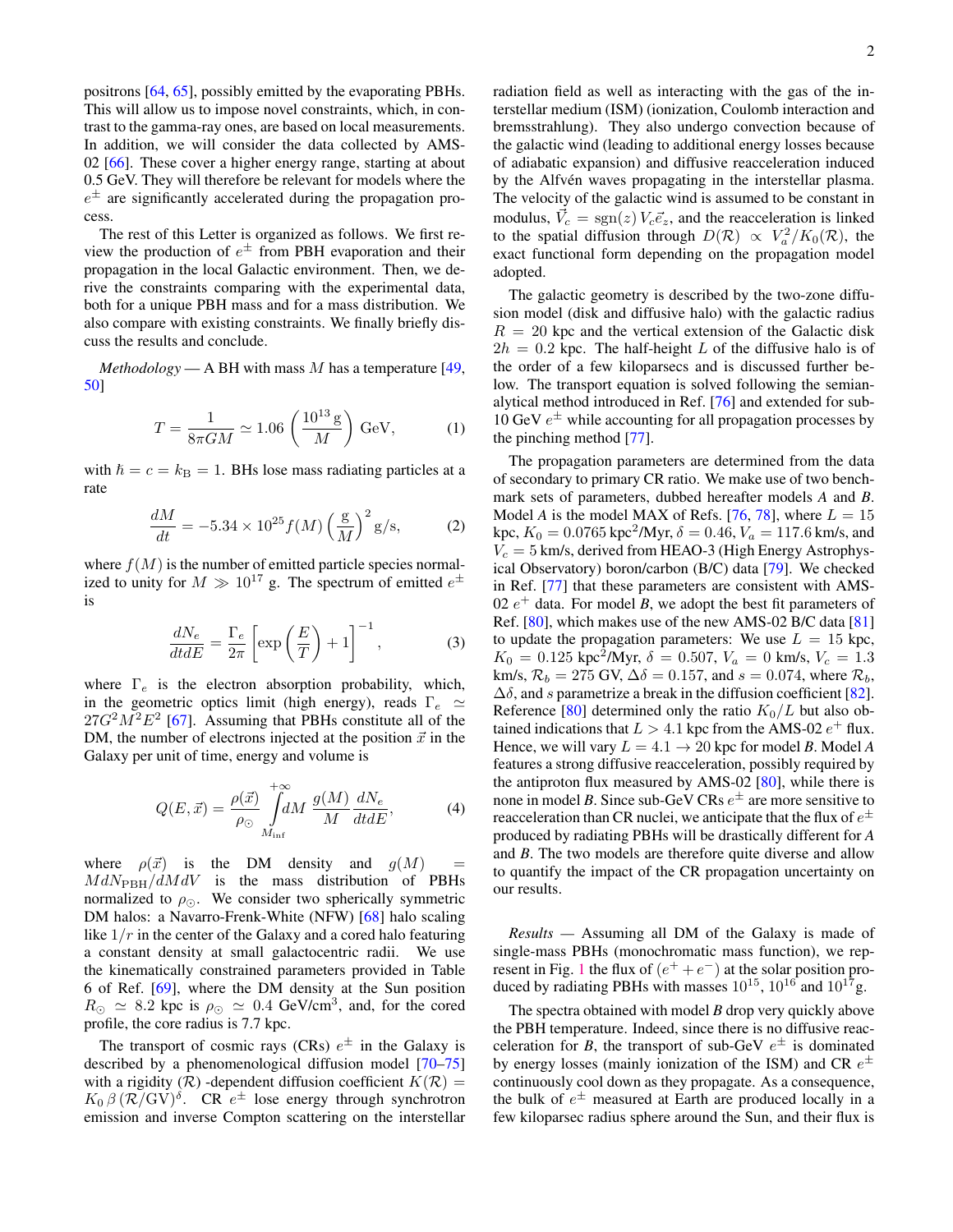approximatively given by

<span id="page-2-1"></span>
$$
\Phi_{e^{\pm}}(E,\odot) \simeq \frac{c}{4\pi b(E)} \int\limits_{E}^{\infty} dE_{\rm s} Q(E_{\rm s},\odot),\tag{5}
$$

where  $b(E)$  is the energy loss rate. For energies much smaller than the PBH temperature, the flux can be approximated by the analytical expression  $\Phi_{e^{\pm}}(E, \odot) \simeq$  $[11G\rho_{\odot} \zeta(3)T^2]/[4\pi^2 b(E)]$ , where  $\zeta$  is the Riemann function. Therefore, the  $e^{\pm}$  spectrum follows the energy dependence of the energy loss rate and scales as  $T^2$  (or, equivalently  $M^{-2}$ ). Figure [1](#page-2-0) shows that Voyager 1 data probe PBHs with masses  $M \lesssim 10^{16} \, \mathrm{g}.$ 

The situation is different for model *A* since a fraction of sub-GeV  $e^{\pm}$  gains energy from the diffusive reacceleration and populates the spectrum above the PBH temperature. This is remarkable, as it means that CR detectors can be sensitive to  $e^{\pm}$  with energies above the maximum energy at which they had been injected in the Galaxy, namely, the PBH temperature. In this specific situation, even AMS-02 is sensitive to signals produced by PBHs with  $M \leq 10^{16}$ g. Note that the  $e^{\pm}$  measured by AMS-02 are affected by the solar magnetic activity. We can nevertheless reconstruct the interstellar flux using the force field approximation [\[83\]](#page-5-25). We adopt a Fisk potential  $\phi_F = 830$  MV, the  $3\sigma$  upper value from [\[84\]](#page-5-26), to assess the minimal sensitivity of AMS-02. In the following, however, we will make use of only the Voyager 1 data since they turn out to be more restrictive than the AMS-02 ones for the PBHs abundance. We finally note that the spectra are rather insensitive to the choice between an NFW and a cored profile. This is expected, since sub-GeV  $e^{\pm}$  are produced in the local environment, where the profiles are similar. Constraints derived from  $e^{\pm}$  on the PBH local abundance will therefore be very robust regarding the uncertainty on the DM halo profile.

We thus use the Voyager  $1 e^{\pm}$  data to constrain the contribution of PBHs to the DM density in the Galaxy. The maximum fraction  $f = \rho_{\rm PBH}/\rho_{\rm DM}$  is determined by requiring that the flux of  $e^{\pm}$  emitted by PBHs does not overshoot any data point by more than  $2\sigma$ . The limits for a monochromatic mass distribution are represented by the solid lines in the left panel in Fig. [2.](#page-3-0) The blue (red) solid line is obtained with model *A* (model *B*). Regarding model *B*, ionization of the ISM dominates the transport of  $e^{\pm}$  measured by Voyager 1 and thus the main uncertainty comes from the size  $L$  of the diffusive halo (correlated with  $K_0$  from the B/C analysis). Indeed, since sub-GeV  $e^{\pm}$  almost do not lose energy in the diffusive halo, the larger the diffusive volume, the higher the signal from PBHs. This uncertainty affects the limits up to one order of magnitude as represented by the red band in Fig [2.](#page-3-0) The uncertainty on the local dark matter density could also affect the limits at the level of 10% [\[69,](#page-5-15) [85\]](#page-5-27). For both propagation models, PBHs with masses smaller than  $10^{16}$ g cannot contribute more than 0.1% to the DM density of the Galaxy.

Up to now, we have not assumed any astrophysical background. There are, however, strong hints for the acceleration of Galactic  $e^-$  by supernova remnants (SNRs) (see, e.g. [\[86\]](#page-5-28)) and  $e^{\pm}$  by pulsar wind nebulae (PWNe) (see e.g: [\[87\]](#page-5-29)). Secondary  $e^{\pm}$  may also contribute to the background, up to 10%



<span id="page-2-0"></span>Figure 1. Spectra of  $e^{\pm}$  from PBH evaporation, after propagation in the Galaxy, for different PBH masses and with the indicated assumptions. The Voyager 1 and AMS-02 data are also reported (the error bars are so small on this scale that they are included in the size of the point).

of the Voyager 1 flux [\[88\]](#page-5-30). Fitting the Voyager 1 data with a power law in energy, we find a spectral index of 1.31 (for  $\chi^2_{\text{dof}}$  = 10.1/9). Assuming negligible reacceleration, we found that this translates into a spectral index at injection of  $\sim 2.1$  [this value can also be recovered directly from Eq. [\(5\)](#page-2-1)], consistent with the value predicted by diffusive shock acceleration simulations of SNRs and PWNe. This thus suggests that these objects are likely responsible for the acceleration of the leptons measured by Voyager 1. If we then assume a background for the Voyager 1 data modeled as a 1.31 power law, the room for a DM contribution significantly shrinks and the corresponding limits are represented by the dashed lines in Fig. [2.](#page-3-0)

Our limits without background are at the same level as the EGB ones for masses smaller than  $10^{16}$ g. On the other hand, taking into account a background probe, for  $M \leq 10^{16}$ g, a fraction f between 1 and 2 orders of magnitude smaller than the EGB. In the most constraining scenario (model *A* with a background) the limits almost reach the value  $M \simeq 10^{17}$ g probed by gamma-ray burst lensing [\[89\]](#page-5-31). (The recent analysis [\[90\]](#page-5-32) investigates the dependance of these limits on effects related to the extended nature of the source as well as wave optics, making their robustness under debate.)

So far, we have considered a single PBH mass. Recent studies [\[54,](#page-5-3) [91](#page-5-33)[–93\]](#page-5-34) suggest, however, that realistic production mechanisms result in an extended mass function. In some cases, the latter is well fit by a log-normal distribution

$$
g(M) = \frac{\rho_{\odot}}{\sqrt{2\pi}\sigma M} \exp\left(-\frac{\log^2(M/\mu)}{2\sigma^2}\right),\tag{6}
$$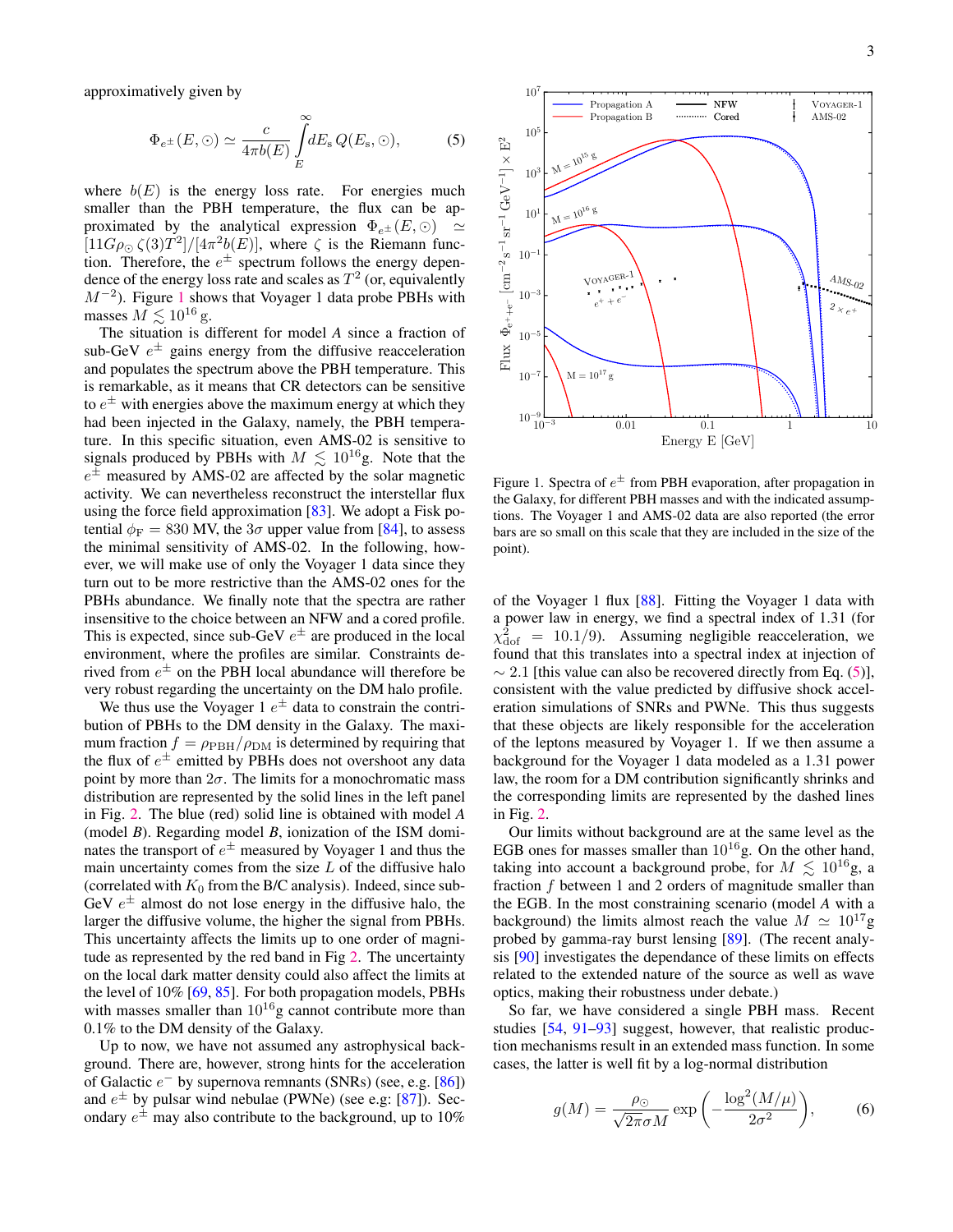

<span id="page-3-0"></span>Figure 2. Constraints on the fraction  $f$  of PBHs to the DM as a function of the PBH mass, as obtained in this work (blue and red lines) and in related studies (black lines). The left panel assumes a single mass common to all PBHs, and the right panel assumes a log-normal mass distribution. The constraints in digital format are available upon request to the authors.

where  $\mu$  is the mass for which the density is maximal,  $\sigma$  is the width, we have normalized to DM density at the Solar System position and we cut at  $4 \times 10^{14}$ g, since all lighter PBHs have evaporated by today. The limits obtained in this case are represented in the right panel in Fig [2](#page-3-0) for different values of the width  $\sigma$  in the range 0.1–2. We use here the propagation model *B* without any background for the Voyager 1 data. Considering this extended mass function enables us to further constraint the fraction  $f$  with respect to a monochromatic distribution. This can be understood by the fact that the production rate of  $e^{\pm}$  increases much more than the DM density as the PBH mass decreases. Therefore, the constraints are provided by the few light but very bright PBHs of the distribution. For a width  $\sigma$  larger than 1, Voyager 1 data exclude that PBHs can account for more than 1% of the DM, for a central value of the log-normal distribution  $\mu \lesssim 10^{17}$ g. Notice that EGB and GGB limits get also stronger with an extended mass function, leading to similar constraints [\[54,](#page-5-3) [56\]](#page-5-5).

We made use of Voyager 1 data to constrain the local abundance of PBHs, but there is, in principle, no reason preventing us from rather looking for a signal in the data. However, this requires a good understanding and modeling of the background of CRs  $e^{\pm}$  in the sub-100 MeV energy range, which is beyond the scope of this Letter. Moreover, such a signal should be consistent with the EGB constraints reported in Fig. [2.](#page-3-0)

*Conclusions —* In conclusion, we have made use of the capability of Voyager 1 of measuring the interstellar lowenergy flux of CRs  $e^{\pm}$  to constrain the contribution of PBHs

to the DM in the Galaxy. We computed the flux of CRs  $e^{\pm}$ Hawking radiated by PBHs using the fully general diffusionconvection-reacceleration model of propagation, with the most up-to-date parameters adjusted on the AMS-02 data. Assuming that PBHs make up all the DM of the Galaxy, we found that Voyager 1 is sensitive to a signal from PBHs with  $M \leq 10^{16}$ g. AMS-02 is also sensitive to PBHs with  $M \leq 10^{16}$ g for a propagation model with strong diffusion reacceleration. We therefore constrained the fraction of PBHs to the DM density to be smaller than 0.1% for  $M \leq 10^{16}$ g. We also showed that considering a log-normal mass distribution (as predicted by inflationary models) significantly improves the constraints. Our limits are competitive with those derived from cosmological observations and they are even better below  $10^{16}$ g when assuming an astrophysical background for the Voyager 1 data. These limits are robust regarding the DM distribution in the Galaxy and they are not affected by solar activity, precisely because Voyager 1 data have been collected beyond the heliopause. We estimate the propagation uncertainty on our limits to be around one order of magnitude. We emphasize that these new limits are based on local measurements and do not depend on any cosmological parameters. PBH clustering does not affect our results since the signal depends only on their density averaged on large scales in the Galaxy. They are therefore fully complementary to other limits derived from cosmological observations.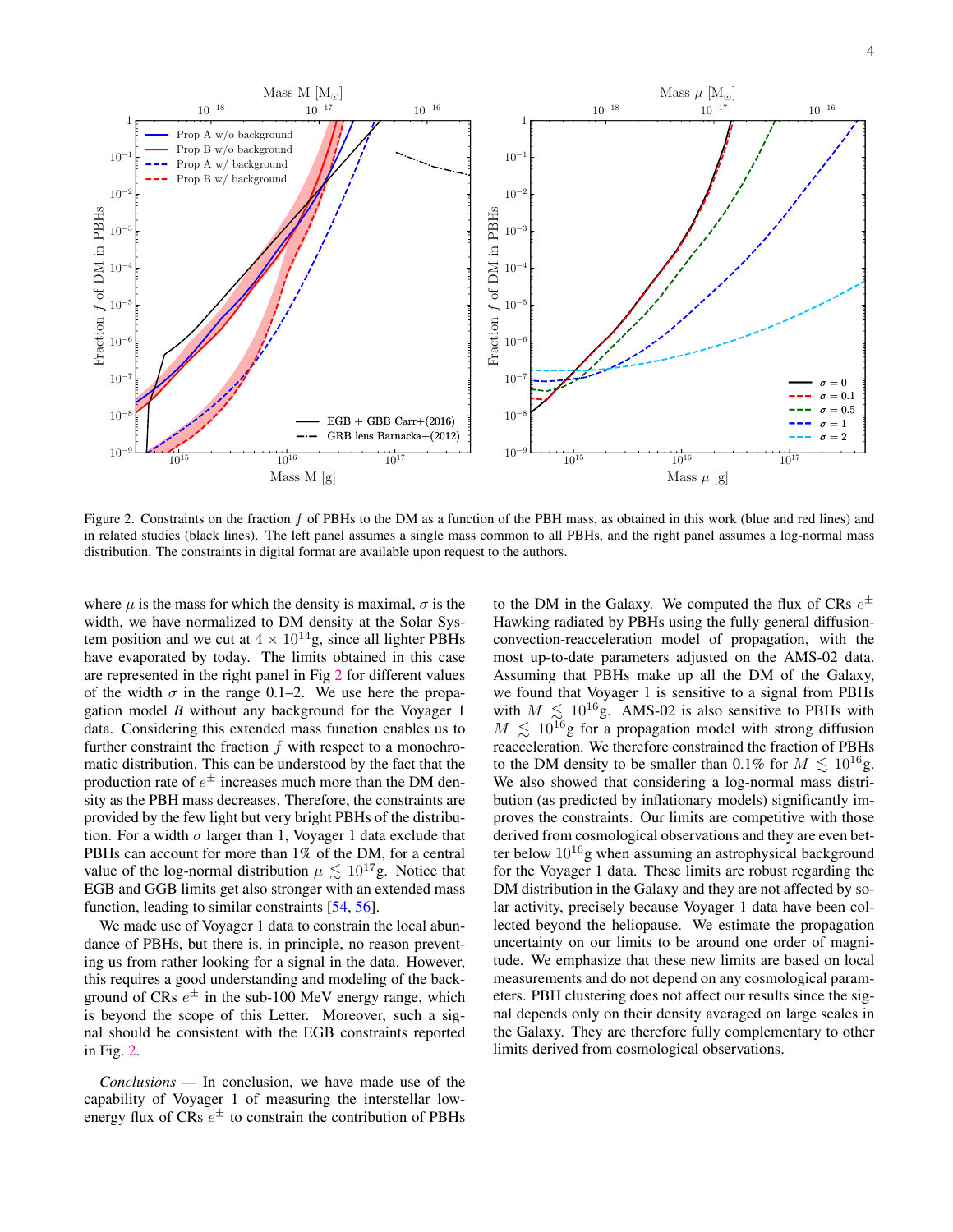## ACKNOWLEDGMENTS

We thank Bernard Carr, Alan Cummings, Julien Lavalle, Pierre Salati and Marco Taoso for useful discussions, and we thank Filippo Sala for an early collaboration on this work. M.B. and M.C. acknowledge the hospitality of the Institut d'Astrophysique de Paris (IAP) where a part of this work was done. This work is supported by the European Re-

- <span id="page-4-0"></span>[1] P. A. R. Ade *et al.* (Planck), [Astron. Astrophys.](http://dx.doi.org/10.1051/0004-6361/201525830) 594, A13 [\(2016\),](http://dx.doi.org/10.1051/0004-6361/201525830) [arXiv:1502.01589 \[astro-ph.CO\].](http://arxiv.org/abs/1502.01589)
- <span id="page-4-1"></span>[2] I. D. Zeldovich and I. D. Novikov, Soviet Astronomy 10, 602 (1967).
- <span id="page-4-2"></span>[3] S. Hawking, Mon. Not. Roy. Astron. Soc. 152, 75 (1971).
- <span id="page-4-3"></span>[4] B. J. Carr, K. Kohri, Y. Sendouda, and J. Yokoyama, *[Phys. Rev.](http://dx.doi.org/10.1103/PhysRevD.81.104019)* D81[, 104019 \(2010\),](http://dx.doi.org/10.1103/PhysRevD.81.104019) [arXiv:0912.5297 \[astro-ph.CO\].](http://arxiv.org/abs/0912.5297)
- [5] M. Y. Khlopov, [Res. Astron. Astrophys.](http://dx.doi.org/10.1088/1674-4527/10/6/001) 10, 495 (2010), [arXiv:0801.0116 \[astro-ph\].](http://arxiv.org/abs/0801.0116)
- <span id="page-4-4"></span>[6] B. Carr, F. Kuhnel, and M. Sandstad, [Phys. Rev.](http://dx.doi.org/10.1103/PhysRevD.94.083504) D94, 083504 [\(2016\),](http://dx.doi.org/10.1103/PhysRevD.94.083504) [arXiv:1607.06077 \[astro-ph.CO\].](http://arxiv.org/abs/1607.06077)
- <span id="page-4-5"></span>[7] J. Garcia-Bellido, A. D. Linde, and D. Wands, [Phys. Rev.](http://dx.doi.org/10.1103/PhysRevD.54.6040) D54, [6040 \(1996\),](http://dx.doi.org/10.1103/PhysRevD.54.6040) [arXiv:astro-ph/9605094 \[astro-ph\].](http://arxiv.org/abs/astro-ph/9605094)
- [8] K. Jedamzik and J. C. Niemeyer, *[Phys. Rev.](http://dx.doi.org/10.1103/PhysRevD.59.124014) D59*, 124014 [\(1999\),](http://dx.doi.org/10.1103/PhysRevD.59.124014) [arXiv:astro-ph/9901293 \[astro-ph\].](http://arxiv.org/abs/astro-ph/9901293)
- [9] T. Suyama, T. Tanaka, B. Bassett, and H. Kudoh, [JCAP](http://dx.doi.org/10.1088/1475-7516/2006/04/001) 0604, [001 \(2006\),](http://dx.doi.org/10.1088/1475-7516/2006/04/001) [arXiv:hep-ph/0601108 \[hep-ph\].](http://arxiv.org/abs/hep-ph/0601108)
- [10] K. Kohri, C.-M. Lin, and T. Matsuda, [Phys. Rev.](http://dx.doi.org/10.1103/PhysRevD.87.103527) D87, 103527 [\(2013\),](http://dx.doi.org/10.1103/PhysRevD.87.103527) [arXiv:1211.2371 \[hep-ph\].](http://arxiv.org/abs/1211.2371)
- [11] M. Kawasaki, N. Kitajima, and T. T. Yanagida, *[Phys. Rev.](http://dx.doi.org/10.1103/PhysRevD.87.063519) D87*, [063519 \(2013\),](http://dx.doi.org/10.1103/PhysRevD.87.063519) [arXiv:1207.2550 \[hep-ph\].](http://arxiv.org/abs/1207.2550)
- [12] E. V. Bugaev and P. A. Klimai, [Int. J. Mod. Phys.](http://dx.doi.org/10.1142/S021827181350034X) D22, 1350034 [\(2013\),](http://dx.doi.org/10.1142/S021827181350034X) [arXiv:1303.3146 \[astro-ph.CO\].](http://arxiv.org/abs/1303.3146)
- [13] M. Drees and E. Erfani, JCAP 1201[, 035 \(2012\),](http://dx.doi.org/10.1088/1475-7516/2012/01/035) [arXiv:1110.6052 \[astro-ph.CO\].](http://arxiv.org/abs/1110.6052)
- [14] M. Drees and E. Erfani, JCAP 1104[, 005 \(2011\),](http://dx.doi.org/10.1088/1475-7516/2011/04/005) [arXiv:1102.2340 \[hep-ph\].](http://arxiv.org/abs/1102.2340)
- [15] T. Kawaguchi, M. Kawasaki, T. Takayama, M. Yamaguchi, and J. Yokoyama, [Mon. Not. Roy. Astron. Soc.](http://dx.doi.org/ 10.1111/j.1365-2966.2008.13523.x) 388, 1426 (2008), [arXiv:0711.3886 \[astro-ph\].](http://arxiv.org/abs/0711.3886)
- [16] K. Kohri, D. H. Lyth, and A. Melchiorri, [JCAP](http://dx.doi.org/10.1088/1475-7516/2008/04/038) 0804, 038 [\(2008\),](http://dx.doi.org/10.1088/1475-7516/2008/04/038) [arXiv:0711.5006 \[hep-ph\].](http://arxiv.org/abs/0711.5006)
- [17] S. Clesse and J. García-Bellido, *[Phys. Rev.](http://dx.doi.org/10.1103/PhysRevD.92.023524) D92*, 023524 [\(2015\),](http://dx.doi.org/10.1103/PhysRevD.92.023524) [arXiv:1501.07565 \[astro-ph.CO\].](http://arxiv.org/abs/1501.07565)
- <span id="page-4-6"></span>[18] G. Ballesteros and M. Taoso, Phys. Rev. D97[, 023501 \(2018\),](http://dx.doi.org/10.1103/PhysRevD.97.023501) [arXiv:1709.05565 \[hep-ph\].](http://arxiv.org/abs/1709.05565)
- <span id="page-4-7"></span>[19] J. M. Ezquiaga, J. Garcia-Bellido, and E. Ruiz Morales, *[Phys.](http://dx.doi.org/10.1016/j.physletb.2017.11.039)* Lett. B776[, 345 \(2018\),](http://dx.doi.org/10.1016/j.physletb.2017.11.039) [arXiv:1705.04861 \[astro-ph.CO\].](http://arxiv.org/abs/1705.04861)
- <span id="page-4-8"></span>[20] J. R. Espinosa, D. Racco, and A. Riotto, *[Phys. Rev. Lett.](http://dx.doi.org/10.1103/PhysRevLett.120.121301)* 120, [121301 \(2018\),](http://dx.doi.org/10.1103/PhysRevLett.120.121301) [arXiv:1710.11196 \[hep-ph\].](http://arxiv.org/abs/1710.11196)
- <span id="page-4-9"></span>[21] C. Gross, A. Polosa, A. Strumia, A. Urbano, and W. Xue, (2018), [arXiv:1803.10242 \[hep-ph\].](http://arxiv.org/abs/1803.10242)
- <span id="page-4-10"></span>[22] J. R. Espinosa, D. Racco, and A. Riotto, (2018), [arXiv:1804.07731 \[hep-ph\].](http://arxiv.org/abs/1804.07731)
- <span id="page-4-11"></span>[23] C. G. Lacey and J. P. Ostriker, [Astrophysical Journal](http://dx.doi.org/10.1086/163729) 299, 633 [\(1985\).](http://dx.doi.org/10.1086/163729)
- [24] A. De Rujula, P. Jetzer, and E. Masso, Astron. Astrophys. 254, 99 (1992).
- [25] B. J. Carr and M. Sakellariadou, [Astrophys. J.](http://dx.doi.org/10.1086/307071) **516**, 195 (1999).
- [26] T. D. Brandt, [Astrophys. J.](http://dx.doi.org/10.3847/2041-8205/824/2/L31) 824, L31 (2016), [arXiv:1605.03665](http://arxiv.org/abs/1605.03665)

search Council (ERC) under the EU Seventh Framework Program (FP7/2007-2013) / ERC Starting Grant (Agreement No 278234 – "NewDark" project). It has been done in part within the Labex ILP (reference ANR-10-LABX-63) part of the Idex SUPER, and received financial state aid managed by the Agence Nationale de la Recherche, as part of the program *Investissements d'avenir* under the reference ANR-11- IDEX-0004-02.

[\[astro-ph.GA\].](http://arxiv.org/abs/1605.03665)

- [27] S. M. Koushiappas and A. Loeb, *[Phys. Rev. Lett.](http://dx.doi.org/10.1103/PhysRevLett.119.041102)* **119**, 041102 [\(2017\),](http://dx.doi.org/10.1103/PhysRevLett.119.041102) [arXiv:1704.01668 \[astro-ph.GA\].](http://arxiv.org/abs/1704.01668)
- [28] J. Yoo, J. Chaname, and A. Gould, [Astrophys. J.](http://dx.doi.org/10.1086/380562) 601, 311 [\(2004\),](http://dx.doi.org/10.1086/380562) [arXiv:astro-ph/0307437 \[astro-ph\].](http://arxiv.org/abs/astro-ph/0307437)
- [29] D. P. Quinn, M. I. Wilkinson, M. J. Irwin, J. Marshall, A. Koch, and V. Belokurov, [Mon. Not. Roy. Astron. Soc.](http://dx.doi.org/ 10.1111/j.1745-3933.2009.00652.x) 396, 11 (2009), [arXiv:0903.1644 \[astro-ph.GA\].](http://arxiv.org/abs/0903.1644)
- <span id="page-4-12"></span>[30] M. A. Monroy-Rodriguez and C. Allen, [Astrophys. J.](http://dx.doi.org/10.1088/0004-637X/790/2/159) 790, 159 [\(2014\),](http://dx.doi.org/10.1088/0004-637X/790/2/159) [arXiv:1406.5169 \[astro-ph.GA\].](http://arxiv.org/abs/1406.5169)
- <span id="page-4-13"></span>[31] D. Gaggero, G. Bertone, F. Calore, R. M. T. Connors, M. Lovell, S. Markoff, and E. Storm, [Phys. Rev. Lett.](http://dx.doi.org/ 10.1103/PhysRevLett.118.241101) 118, [241101 \(2017\),](http://dx.doi.org/ 10.1103/PhysRevLett.118.241101) [arXiv:1612.00457 \[astro-ph.HE\].](http://arxiv.org/abs/1612.00457)
- <span id="page-4-14"></span>[32] Y. Inoue and A. Kusenko, JCAP 1710[, 034 \(2017\),](http://dx.doi.org/10.1088/1475-7516/2017/10/034) [arXiv:1705.00791 \[astro-ph.CO\].](http://arxiv.org/abs/1705.00791)
- <span id="page-4-15"></span>[33] M. Ricotti, J. P. Ostriker, and K. J. Mack, [Astrophys. J.](http://dx.doi.org/10.1086/587831) 680, [829 \(2008\),](http://dx.doi.org/10.1086/587831) [arXiv:0709.0524 \[astro-ph\].](http://arxiv.org/abs/0709.0524)
- [34] Y. Ali-Haimoud and M. Kamionkowski, [Phys. Rev.](http://dx.doi.org/10.1103/PhysRevD.95.043534) D95, [043534 \(2017\),](http://dx.doi.org/10.1103/PhysRevD.95.043534) [arXiv:1612.05644 \[astro-ph.CO\].](http://arxiv.org/abs/1612.05644)
- <span id="page-4-16"></span>[35] V. Poulin, P. D. Serpico, F. Calore, S. Clesse, and K. Kohri, Phys. Rev. D96[, 083524 \(2017\),](http://dx.doi.org/ 10.1103/PhysRevD.96.083524) [arXiv:1707.04206 \[astro](http://arxiv.org/abs/1707.04206)[ph.CO\].](http://arxiv.org/abs/1707.04206)
- <span id="page-4-17"></span>[36] C. Alcock *et al.* (MACHO), [Astrophys. J.](http://dx.doi.org/10.1086/309512) **542**, 281 (2000), [arXiv:astro-ph/0001272 \[astro-ph\].](http://arxiv.org/abs/astro-ph/0001272)
- [37] L. Wyrzykowski *et al.*, [Mon. Not. Roy. Astron. Soc.](http://dx.doi.org/ 10.1111/j.1365-2966.2010.18150.x) 413, 493 [\(2011\),](http://dx.doi.org/ 10.1111/j.1365-2966.2010.18150.x) [arXiv:1012.1154 \[astro-ph.GA\].](http://arxiv.org/abs/1012.1154)
- [38] L. Wyrzykowski *et al.*, [Mon. Not. Roy. Astron. Soc.](http://dx.doi.org/ 10.1111/j.1365-2966.2011.19243.x) 416, 2949 [\(2011\),](http://dx.doi.org/ 10.1111/j.1365-2966.2011.19243.x) [arXiv:1106.2925 \[astro-ph.GA\].](http://arxiv.org/abs/1106.2925)
- [39] P. Tisserand *et al.* (EROS-2), [Astron. Astrophys.](http://dx.doi.org/10.1051/0004-6361:20066017) 469, 387 [\(2007\),](http://dx.doi.org/10.1051/0004-6361:20066017) [arXiv:astro-ph/0607207 \[astro-ph\].](http://arxiv.org/abs/astro-ph/0607207)
- [40] R. A. Allsman *et al.* (Macho), Astrophys. J. 550[, L169 \(2001\),](http://dx.doi.org/10.1086/319636) [arXiv:astro-ph/0011506 \[astro-ph\].](http://arxiv.org/abs/astro-ph/0011506)
- [41] E. Mediavilla, J. A. Munoz, E. Falco, V. Motta, E. Guerras, H. Canovas, C. Jean, A. Oscoz, and A. M. Mosquera, [Astro](http://dx.doi.org/10.1088/0004-637X/706/2/1451)phys. J. 706[, 1451 \(2009\),](http://dx.doi.org/10.1088/0004-637X/706/2/1451) [arXiv:0910.3645 \[astro-ph.CO\].](http://arxiv.org/abs/0910.3645)
- [42] K. Griest, A. M. Cieplak, and M. J. Lehner, [Phys. Rev. Lett.](http://dx.doi.org/10.1103/PhysRevLett.111.181302) 111[, 181302 \(2013\).](http://dx.doi.org/10.1103/PhysRevLett.111.181302)
- [43] K. Griest, A. M. Cieplak, and M. J. Lehner, [Astrophys. J.](http://dx.doi.org/10.1088/0004-637X/786/2/158) 786, [158 \(2014\),](http://dx.doi.org/10.1088/0004-637X/786/2/158) [arXiv:1307.5798 \[astro-ph.CO\].](http://arxiv.org/abs/1307.5798)
- [44] S. Calchi Novati, S. Mirzoyan, P. Jetzer, and G. Scarpetta, [Mon.](http://dx.doi.org/10.1093/mnras/stt1402) [Not. Roy. Astron. Soc.](http://dx.doi.org/10.1093/mnras/stt1402) 435, 1582 (2013), [arXiv:1308.4281](http://arxiv.org/abs/1308.4281) [\[astro-ph.GA\].](http://arxiv.org/abs/1308.4281)
- <span id="page-4-18"></span>[45] H. Niikura *et al.*, (2017), [arXiv:1701.02151 \[astro-ph.CO\].](http://arxiv.org/abs/1701.02151)
- <span id="page-4-19"></span>[46] K. Schutz and A. Liu, *Phys. Rev. D95*[, 023002 \(2017\),](http://dx.doi.org/10.1103/PhysRevD.95.023002) [arXiv:1610.04234 \[astro-ph.CO\].](http://arxiv.org/abs/1610.04234)
- <span id="page-4-20"></span>[47] F. Capela, M. Pshirkov, and P. Tinyakov, *[Phys. Rev.](http://dx.doi.org/10.1103/PhysRevD.87.123524) D87*, [123524 \(2013\),](http://dx.doi.org/10.1103/PhysRevD.87.123524) [arXiv:1301.4984 \[astro-ph.CO\].](http://arxiv.org/abs/1301.4984)
- <span id="page-4-21"></span>[48] P. W. Graham, S. Rajendran, and J. Varela, *[Phys. Rev.](http://dx.doi.org/10.1103/PhysRevD.92.063007)* **D92**, [063007 \(2015\),](http://dx.doi.org/10.1103/PhysRevD.92.063007) [arXiv:1505.04444 \[hep-ph\].](http://arxiv.org/abs/1505.04444)
- <span id="page-4-22"></span>[49] S. W. Hawking, Nature **248**[, 30 \(1974\).](http://dx.doi.org/10.1038/248030a0)